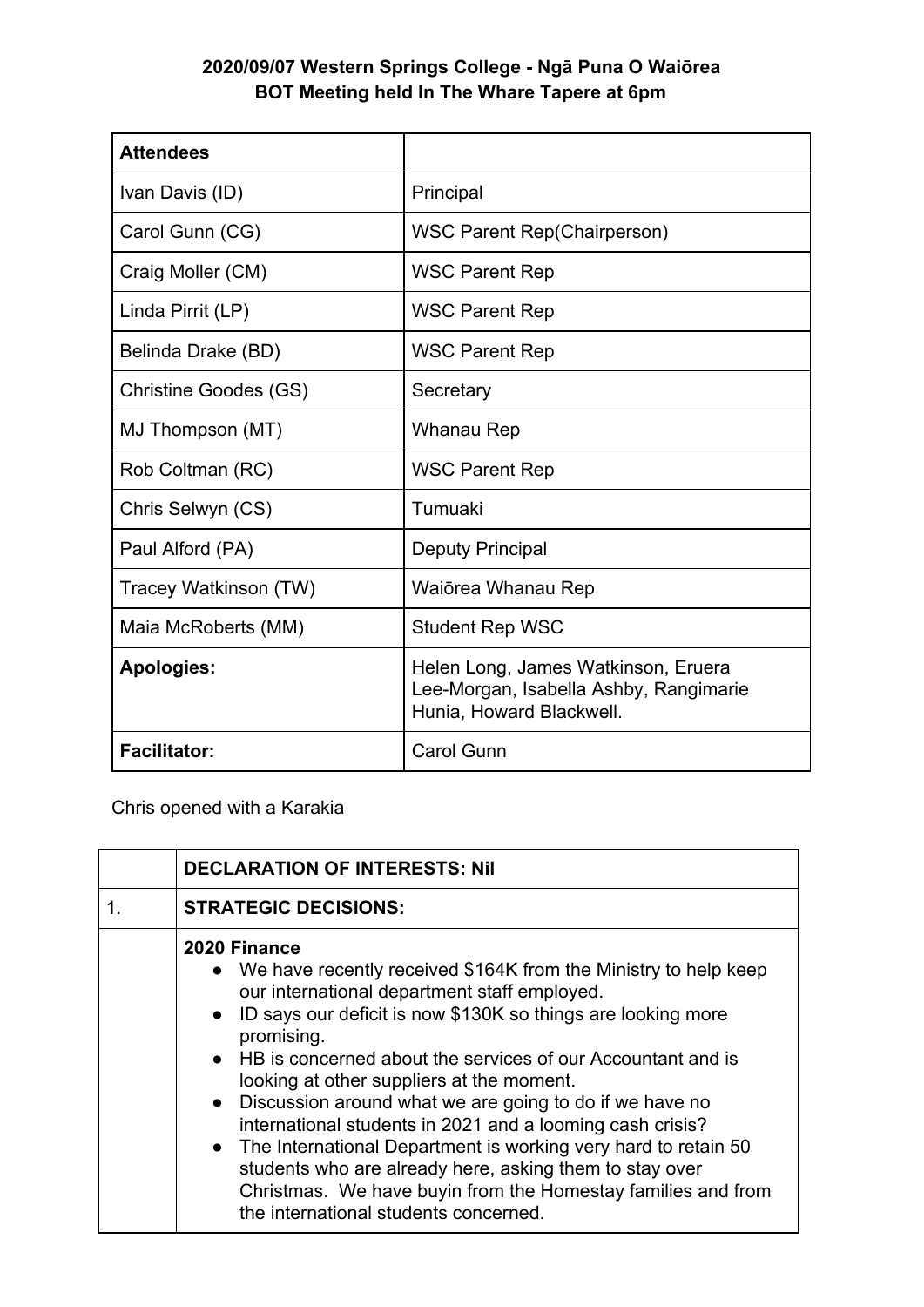|    | • ID has met with the ESOL team and talked about redeployment<br>next year.<br>• Staff have been asked to declare their intentions for returning next<br>year and it seems likely that all will stay apart from those who have<br>applied for study awards.<br>Action: Chair noted the board's gratitude to SLT and teaching staff<br>for covering relief which in turn decreases our deficit.<br>Congratulations are going to Mel Webber who has been elected<br>unopposed for the role of President of the PPTA.<br>Funding:<br>• LP says there is DHB school based funding available.<br>• TW is putting an application together for funding and should be finished<br>by Friday. This will be for mentoring and counselling. MSD funding is<br>also available targeting Māori. TW is only talking about funding for<br>Waiōrea. |  |  |
|----|-------------------------------------------------------------------------------------------------------------------------------------------------------------------------------------------------------------------------------------------------------------------------------------------------------------------------------------------------------------------------------------------------------------------------------------------------------------------------------------------------------------------------------------------------------------------------------------------------------------------------------------------------------------------------------------------------------------------------------------------------------------------------------------------------------------------------------------|--|--|
|    | Action: TW & LP to talk together to explore funding.                                                                                                                                                                                                                                                                                                                                                                                                                                                                                                                                                                                                                                                                                                                                                                                |  |  |
|    | Action: TW/CS to forward on the mental health email from RH.                                                                                                                                                                                                                                                                                                                                                                                                                                                                                                                                                                                                                                                                                                                                                                        |  |  |
|    | • We need to look at the perfect scenario then work backwards to see                                                                                                                                                                                                                                                                                                                                                                                                                                                                                                                                                                                                                                                                                                                                                                |  |  |
|    | what sort of funding is out there.                                                                                                                                                                                                                                                                                                                                                                                                                                                                                                                                                                                                                                                                                                                                                                                                  |  |  |
|    | Action: LP to coordinate with Maia and Ivan as to where we are heading                                                                                                                                                                                                                                                                                                                                                                                                                                                                                                                                                                                                                                                                                                                                                              |  |  |
|    | and a vision, and to also touch base with Tracey and Chris.                                                                                                                                                                                                                                                                                                                                                                                                                                                                                                                                                                                                                                                                                                                                                                         |  |  |
|    | Academic Reporting:                                                                                                                                                                                                                                                                                                                                                                                                                                                                                                                                                                                                                                                                                                                                                                                                                 |  |  |
|    | Board members found the tabled graphs hard to interpret.<br>$\bullet$                                                                                                                                                                                                                                                                                                                                                                                                                                                                                                                                                                                                                                                                                                                                                               |  |  |
|    | ID has summarised academic achievement in his Principal's Report.<br>$\bullet$                                                                                                                                                                                                                                                                                                                                                                                                                                                                                                                                                                                                                                                                                                                                                      |  |  |
|    | Action: A copy of a tabled report about quality data is to be sent to the<br>whole board.                                                                                                                                                                                                                                                                                                                                                                                                                                                                                                                                                                                                                                                                                                                                           |  |  |
|    | • We still need to report against our Annual Plan even though we may not                                                                                                                                                                                                                                                                                                                                                                                                                                                                                                                                                                                                                                                                                                                                                            |  |  |
|    | achieve our goals.                                                                                                                                                                                                                                                                                                                                                                                                                                                                                                                                                                                                                                                                                                                                                                                                                  |  |  |
|    | ID notes that it is our Heads of House that are the safety net for<br>$\bullet$                                                                                                                                                                                                                                                                                                                                                                                                                                                                                                                                                                                                                                                                                                                                                     |  |  |
|    | underachieving students. The board only needs a simple traffic light<br>system.                                                                                                                                                                                                                                                                                                                                                                                                                                                                                                                                                                                                                                                                                                                                                     |  |  |
|    | Our Heads of House know explicitly which students are not going to get                                                                                                                                                                                                                                                                                                                                                                                                                                                                                                                                                                                                                                                                                                                                                              |  |  |
|    | through.                                                                                                                                                                                                                                                                                                                                                                                                                                                                                                                                                                                                                                                                                                                                                                                                                            |  |  |
|    | This is our real focus now. Staff are entering in a google sheet those<br>$\bullet$                                                                                                                                                                                                                                                                                                                                                                                                                                                                                                                                                                                                                                                                                                                                                 |  |  |
|    | students who are borderline. Every term this can be reported to the                                                                                                                                                                                                                                                                                                                                                                                                                                                                                                                                                                                                                                                                                                                                                                 |  |  |
|    | Board.                                                                                                                                                                                                                                                                                                                                                                                                                                                                                                                                                                                                                                                                                                                                                                                                                              |  |  |
|    | <b>Resolution:</b>                                                                                                                                                                                                                                                                                                                                                                                                                                                                                                                                                                                                                                                                                                                                                                                                                  |  |  |
|    | In 2021 the board will receive a report on academic achievement at the                                                                                                                                                                                                                                                                                                                                                                                                                                                                                                                                                                                                                                                                                                                                                              |  |  |
|    | start of term 2, term 3 and term 4. This report is to go to the Achievement                                                                                                                                                                                                                                                                                                                                                                                                                                                                                                                                                                                                                                                                                                                                                         |  |  |
|    | & Wellbeing Committee before the whole board.                                                                                                                                                                                                                                                                                                                                                                                                                                                                                                                                                                                                                                                                                                                                                                                       |  |  |
|    | Date for wananga - level 1                                                                                                                                                                                                                                                                                                                                                                                                                                                                                                                                                                                                                                                                                                                                                                                                          |  |  |
|    | Wait until Level 1 to revisit this.                                                                                                                                                                                                                                                                                                                                                                                                                                                                                                                                                                                                                                                                                                                                                                                                 |  |  |
|    |                                                                                                                                                                                                                                                                                                                                                                                                                                                                                                                                                                                                                                                                                                                                                                                                                                     |  |  |
| 2. | <b>STRATEGIC DISCUSSIONS</b>                                                                                                                                                                                                                                                                                                                                                                                                                                                                                                                                                                                                                                                                                                                                                                                                        |  |  |
|    | Discussion led by Chris and Ivan on direction of co-management                                                                                                                                                                                                                                                                                                                                                                                                                                                                                                                                                                                                                                                                                                                                                                      |  |  |
|    | approach:                                                                                                                                                                                                                                                                                                                                                                                                                                                                                                                                                                                                                                                                                                                                                                                                                           |  |  |
|    | <b>Succession Planning</b>                                                                                                                                                                                                                                                                                                                                                                                                                                                                                                                                                                                                                                                                                                                                                                                                          |  |  |
|    | RC & CG's positions expire in December.                                                                                                                                                                                                                                                                                                                                                                                                                                                                                                                                                                                                                                                                                                                                                                                             |  |  |
|    | The Election has to be held by 4 December.<br>$\bullet$                                                                                                                                                                                                                                                                                                                                                                                                                                                                                                                                                                                                                                                                                                                                                                             |  |  |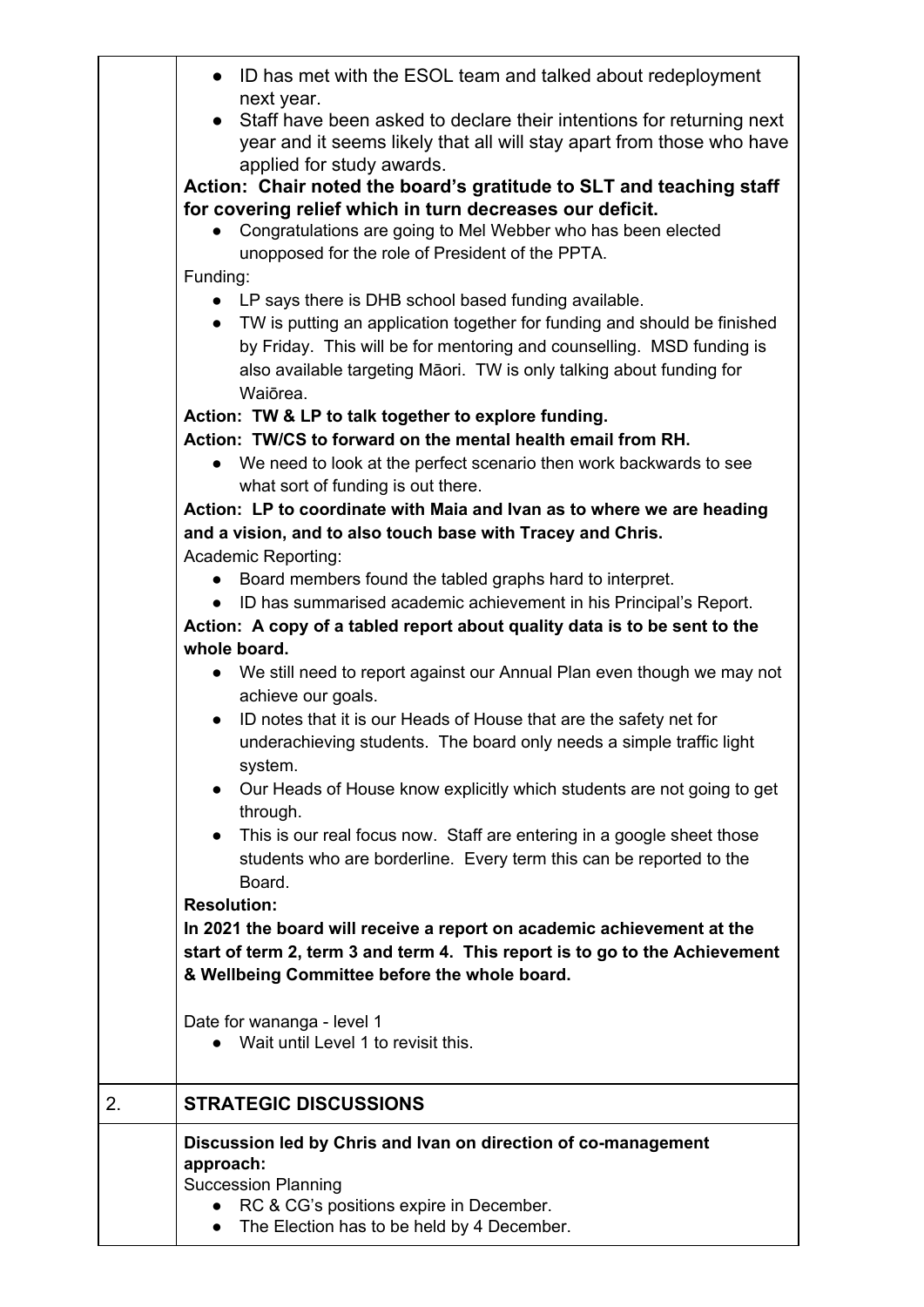|           | The roll will be closed off by the end of October.<br>$\bullet$<br>JW's position also comes up for selection at this time.<br>CS worries about institutional knowledge. We need to make sure<br>someone else knows what to do.<br>Action: CG is to have a chat with Trevor Crosby about succession                                                                                                                            |
|-----------|-------------------------------------------------------------------------------------------------------------------------------------------------------------------------------------------------------------------------------------------------------------------------------------------------------------------------------------------------------------------------------------------------------------------------------|
|           | planning and institutional knowledge.                                                                                                                                                                                                                                                                                                                                                                                         |
|           | Co-management model                                                                                                                                                                                                                                                                                                                                                                                                           |
|           | CS and ID have met with Rangimarie.<br>$\bullet$                                                                                                                                                                                                                                                                                                                                                                              |
|           | She has been mentoring them in co-management.<br>$\bullet$                                                                                                                                                                                                                                                                                                                                                                    |
|           | The key for us is to have more of an overview of how kura works and to<br>ensure that there is a WSCW vision that we both share.                                                                                                                                                                                                                                                                                              |
|           | Both need to look at change and ensure duplication of work is not                                                                                                                                                                                                                                                                                                                                                             |
| $\bullet$ | happening.                                                                                                                                                                                                                                                                                                                                                                                                                    |
|           | More work needs to be done on policy in relation to School Docs.<br>$\bullet$                                                                                                                                                                                                                                                                                                                                                 |
|           | They have talked with Anne Milne about an Assistant Principal position                                                                                                                                                                                                                                                                                                                                                        |
|           | to assist the Tumuaki.                                                                                                                                                                                                                                                                                                                                                                                                        |
| $\bullet$ | How as a board are we expecting the Ministry to handle a                                                                                                                                                                                                                                                                                                                                                                      |
|           | co-governance constitution with two principals?                                                                                                                                                                                                                                                                                                                                                                               |
|           | Action: TW will find out the information from Ray Webb on what we need                                                                                                                                                                                                                                                                                                                                                        |
|           | to do to improve our co-governance practice. This is to go to the                                                                                                                                                                                                                                                                                                                                                             |
|           | co-governance committee with some recommendations from that                                                                                                                                                                                                                                                                                                                                                                   |
|           | committee to be taken to the full board.                                                                                                                                                                                                                                                                                                                                                                                      |
|           | Principal's Report                                                                                                                                                                                                                                                                                                                                                                                                            |
|           | The level of student motivation is low at the moment.<br>$\bullet$                                                                                                                                                                                                                                                                                                                                                            |
|           | Roll projections are more than expected.<br>$\bullet$                                                                                                                                                                                                                                                                                                                                                                         |
|           | For the first time this year we have more girls than boys.                                                                                                                                                                                                                                                                                                                                                                    |
| $\bullet$ | Following on from a meeting with Ray Webb, ID has contacted MOE<br>Auckland staff involved with Waiorea's Special Reasons funding as well<br>as Philippa Pidd in the Head Office in Wellington to ensure:<br>1. That current Special Reasons funding be continued for 2021.<br>2. That the proposed 3 full time teacher equivalents (3 x \$90,000)<br>formula be progressed for 2021 to boost the Special Reasons<br>funding. |
|           | The current funding will roll over to 2021 with a funding boost of \$270K<br>We are awaiting this decision in writing which should come through in                                                                                                                                                                                                                                                                            |
|           | one month.                                                                                                                                                                                                                                                                                                                                                                                                                    |
|           | Action: If the Ministry does not respond we will compose a letter.                                                                                                                                                                                                                                                                                                                                                            |
|           | The board needs to acknowledge Ray Webb and James Watkinson for                                                                                                                                                                                                                                                                                                                                                               |
|           | progressing this work.<br><b>Student Report</b>                                                                                                                                                                                                                                                                                                                                                                               |
|           | MM reported that students were still struggling after returning from the                                                                                                                                                                                                                                                                                                                                                      |
|           | second lockdown.                                                                                                                                                                                                                                                                                                                                                                                                              |
| $\bullet$ | To engage students we need more things to do at lunchtime. She is                                                                                                                                                                                                                                                                                                                                                             |
|           | looking at organising some events within school.                                                                                                                                                                                                                                                                                                                                                                              |
| $\bullet$ | Restrictions on extra-curricular activities have had an impact on the                                                                                                                                                                                                                                                                                                                                                         |
|           | students.                                                                                                                                                                                                                                                                                                                                                                                                                     |
| $\bullet$ | Students found the recorded lessons useful.                                                                                                                                                                                                                                                                                                                                                                                   |
| $\bullet$ | Some students say they have too much work.                                                                                                                                                                                                                                                                                                                                                                                    |
| $\bullet$ | Workshops in the holidays will be good.                                                                                                                                                                                                                                                                                                                                                                                       |
| $\bullet$ | CG acknowledged MM's year on the board and that we will invite her to<br>the board meetings for the rest of the year to help with the induction of<br>new student trustees.                                                                                                                                                                                                                                                   |
|           | <b>MONITORING</b>                                                                                                                                                                                                                                                                                                                                                                                                             |